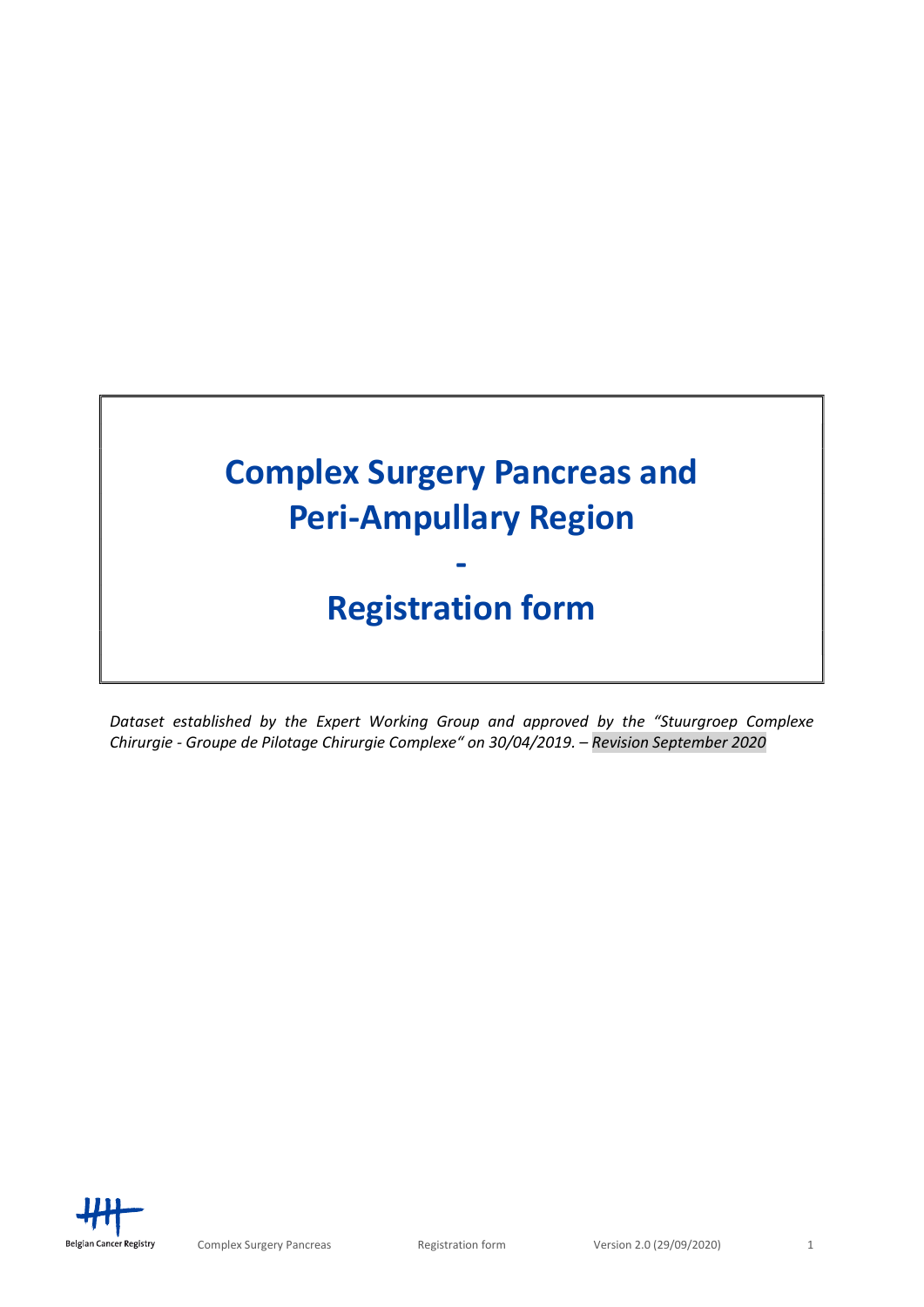All variables are required to be filled out unless stated otherwise (e.g. 'if possible', 'if applicable').

- $\overline{O}$  Single-select variables: only one answer can be selected
- $\Box$  Multi-select variables: one or more answers can be selected

# Administrative patient data

\* if filled out in the WBCR application, the following variables will be completed automatically:

| Sex: <b>O</b> Male |  |
|--------------------|--|
| <b>Q</b> Female    |  |

# General information

Did the patient undergo surgery?

O No

- Indication:
	- O Malignant tumour °
	- $Q$  Adenoma
	- O Cystadenoma
	- Intraductal Papillary Mucinous Neoplasm (IPMN) with low grade or moderate dysplasia (8453/0)
	- Other benign tumour, specify: ..............................................................................
	- $\bigcirc$  Chronic pancreatitis
	- Other, specify: .......................................................................................................

° Only to be filled out for a malignant tumour:

- Lesion to treat (in (peri-)pancreas)
	- $\overline{Q}$  Primary tumour §
	- O Relapse of primary tumour
	- $\overline{Q}$  Metastasis (primary tumour not located in/near (peri-)pancreas) §
- Incidence date primary tumour/relapse: …… /…… /……… (dd/mm/yyyy)
- Primary tumour/relapse localisation: ...............................................................
- Histological diagnosis primary tumour/relapse: .........................................
- § Only to be filled out for a primary tumour or metastasis, not a relapse:
- Clinical TNM primary tumour (cTNM): cT: …… cN: …… cM:……
- Pathological TNM primary tumour (pTNM): pT: ...... pN: ...... pM: ......

- MC/CM date: ………/…………/……… (dd/mm/yyyy)

- MC/CM report, without patient identification variables (e.g. name, INSZ/NISS): ............................................................................................................... (include as text)

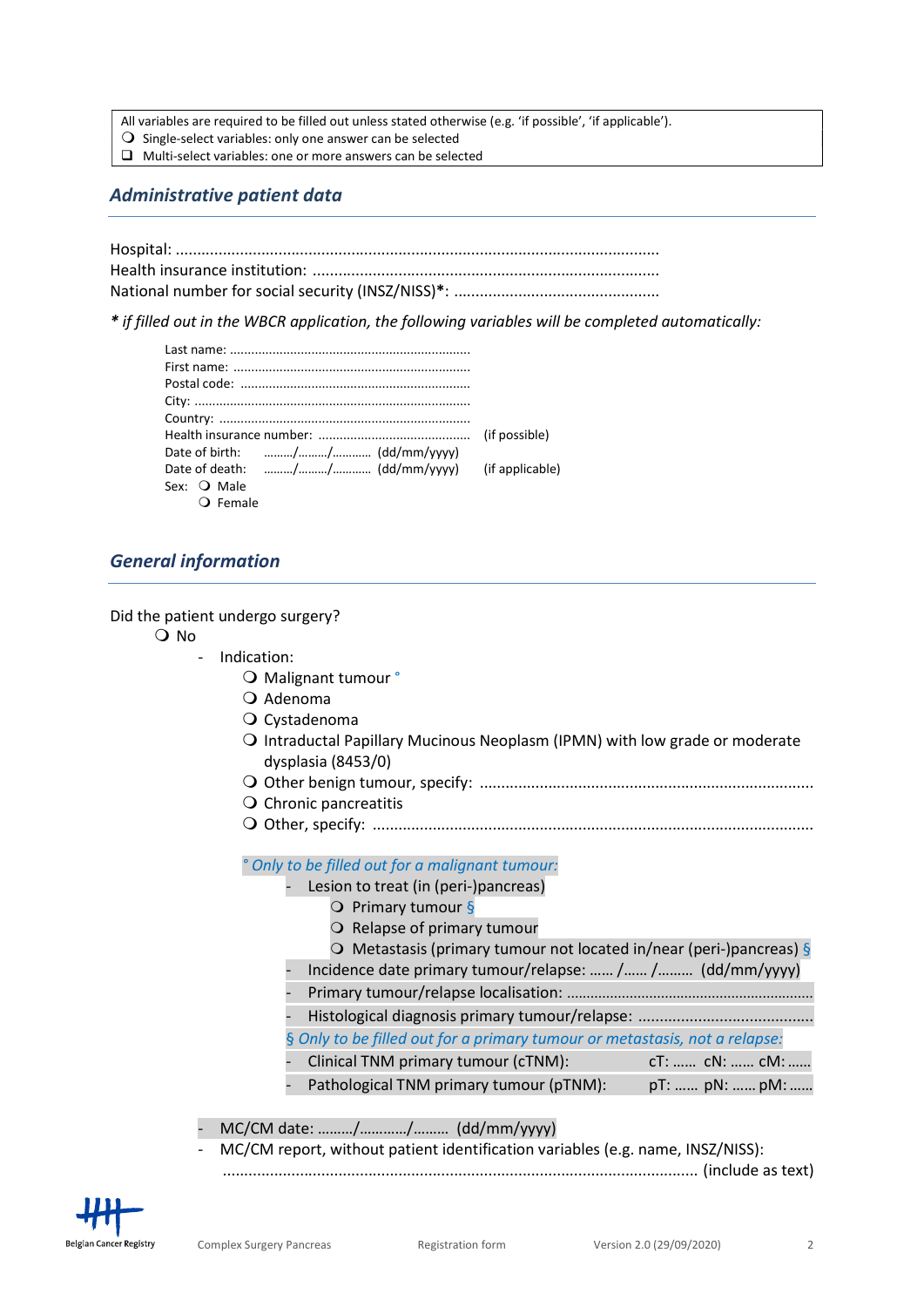### Was the patient referred?

- O No
- Yes
	- Referring hospital: Belgian: …………………………… or foreign: ……………………………

If the patient did not undergo surgery, the registration can be terminated here.

### Yes

If the patient underwent surgery, please fill out the following variables

#### Indication:

- O Malignant tumour \*
- $Q$  Adenoma
- Cystadenoma
- Intraductal Papillary Mucinous Neoplasm (IPMN) with low grade or moderate dysplasia (8453/0)
- Other benign tumour, specify: ...................................................................................................
- $\bigcirc$  Chronic pancreatitis
- Other, specify: ............................................................................................................................

#### \* Only to be filled out for a malignant tumour:

- Lesion to treat (in (peri-)pancreas)
	- $\overline{Q}$  Primary tumour §
	- O Relapse of primary tumour
	- $\overline{Q}$  Metastasis (primary tumour not located in/near (peri-)pancreas) §
	- Incidence date primary tumour/relapse: …… /…… /……… (dd/mm/yyyy)
	- Primary tumour/relapse localisation: .....................................................................................
- Histological diagnosis primary tumour/relapse: .............................................................
	- § Only to be filled out for a primary tumour or metastasis, not a relapse:
	- Clinical TNM primary tumour (cTNM): cT: .......... cN: .......... cM: ......... Pathological TNM primary tumour (pTNM): pT: ……… pN: ……… pM: ………

Type of FIRST diagnostic method:

- $\overline{O}$  CT
- O MRI
- O PET
- $O$  PET/CT
- $\overline{O}$  ERCP (endoscopic retrograde cholangio-pancreatography)
- O EUS (endoscopic ultrasound)/endoscopy
- $O$  Surgery (laparoscopy/laparotomy)
- Date: ………/………/………… (dd/mm/yyyy)

Method to obtain first tissue sample for histopathological evaluation:

- $\overline{O}$  ERCP (endoscopic retrograde cholangio-pancreatography)
- $\overline{O}$  EUS (endoscopic ultrasound)/endoscopy
- $\overline{O}$  Surgery (laparoscopy/laparotomy/'complex' surgery)
- $\overline{O}$  CT
- O MRI
- Date: ………/………/………… (dd/mm/yyyy)

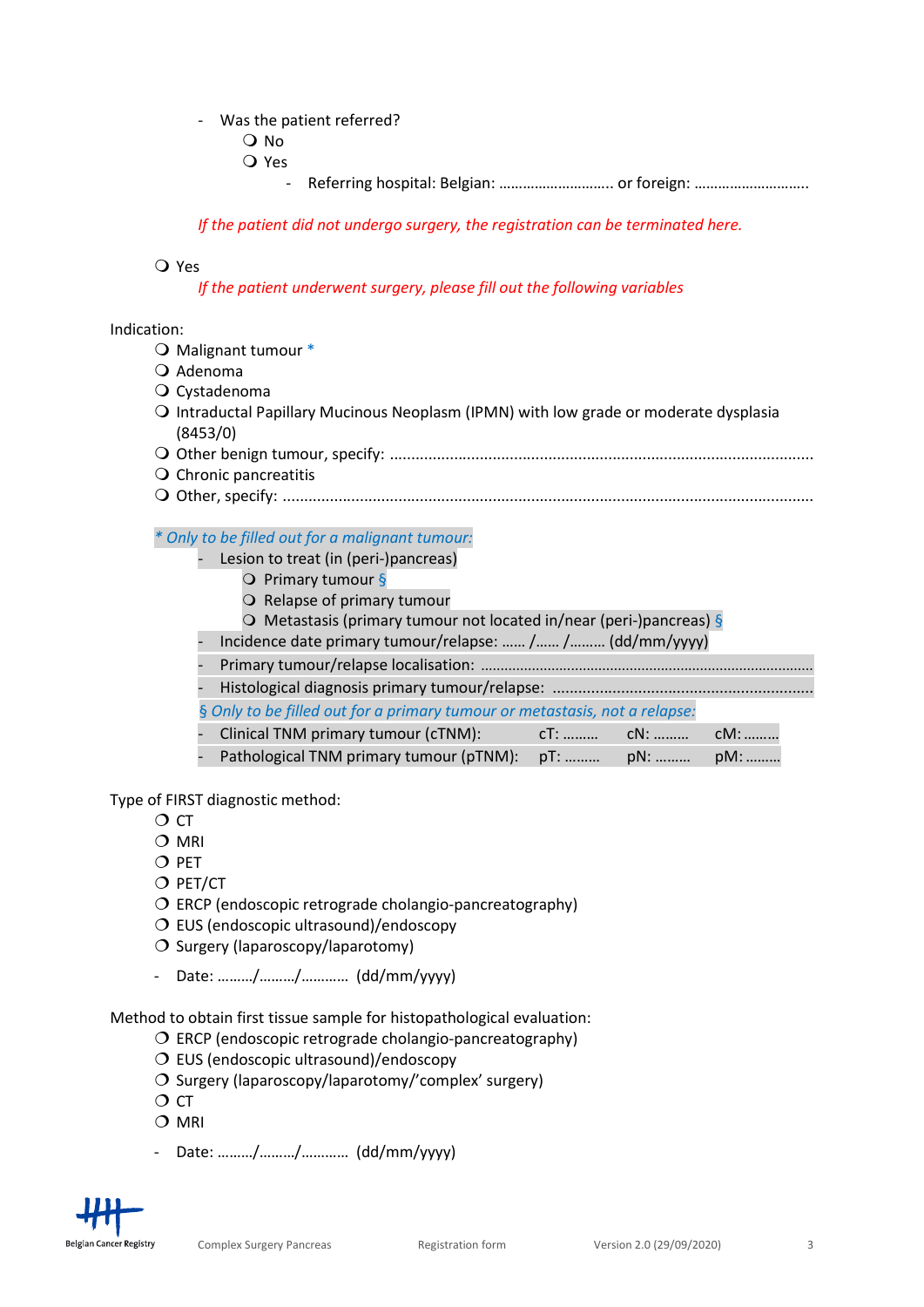MC/CM date: ………/………/………… (dd/mm/yyyy) Surgeon 1: number RIZIV/INAMI: …………………………………… Surgeon 2: number RIZIV/INAMI: …………………………………… (if applicable)

Please upload the following reports without patient identification variables (e.g. name, INSZ/NISS):

- MC/CM report: ................................................................................................ (include as text) - Pathology report: ............................................................................................ (include as text)
- Surgery report: ................................................................................................ (include as text)

Was the patient referred?

- O No
- Yes
	- Referring hospital: Belgian: …………………………………………… or foreign: ……………………………………………………… Was there a  $M(O)C/C(O)M$  at the referring hospital?
		- O No
			- Yes
				- Date: ………/………/………… (dd/mm/yyyy)
	- Was the patient hospitalized at the referring hospital (before referral)?
		- O No
			- Date of last consultation before referral: ……/……/……… (dd/mm/yyyy)
		- Yes
			- Date of discharge at the referring hospital: ……/……/……… (dd/mm/yyyy)

# Patient characteristics

Height: ……………… cm

Weight at time of surgery: ……………… kg

WHO performance status at time of surgery:

- $\bigcirc$  0 Asymptomatic, normal activity
- $\bigcirc$  1 Symptomatic, but ambulant
- $\bigcirc$  2 Symptomatic, bedbound <50% of the day
- 3 Symptomatic, bedbound >50% of the day
- 4 Completely dependent, 100% bedbound

## ASA score (pre-operative risk):

- $\bigcirc$  1 Healthy person
- 2 Mild systemic disease, normal activity
- $\bigcirc$  3 Serious systemic disease, limited activity
- 4 Life-threatening illness, handicapped
- $Q$  5 Dying

Comorbidity (prior to surgery) - Charlson Modified Index (not the current surgery indication!):

- O No
- $\Omega$  Yes
	- **Q** Myocardial infarction
	- $\Box$  Peripheral vascular disease
	- $\Box$  Cerebrovascular disease
	- $\Box$  Congestive heart failure
	- $\square$  Connective tissue disease

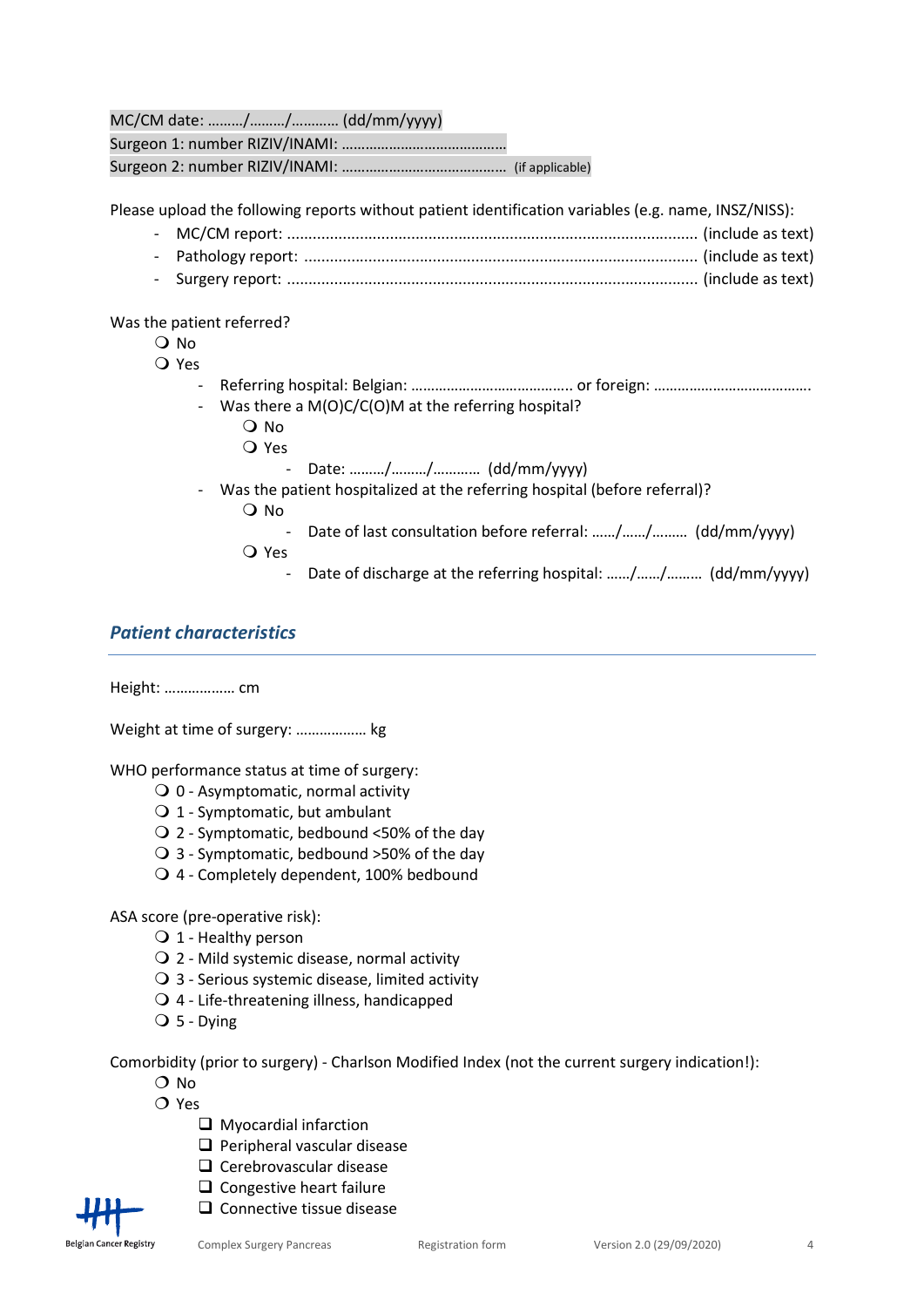- $\Box$  Mild liver disease
- **Q** Moderate-severe liver disease
- $\Box$  Moderate-severe renal disease
- $\Box$  Chronic pulmonary disease
- $\Box$  Peptic ulcer
- $\Box$  Hemiplegia
- $\Box$  Dementia
- $\Box$  Diabetes without any damage to end-organs
- $\Box$  Diabetes with damage to end-organs
- $\Box$  Any tumour (without metastasis)
- $\Box$  Leukaemia (acute or chronic)
- $\Box$  Lymphoma
- $\Box$  Metastatic solid tumour
- $\Box$  AIDS (not just HIV positive)

Is the patient currently (= at time of surgery) treated with antithrombotic medication?

- O No
- Yes
	- $\Box$  B01AA: Vitamin K antagonists (e.g. warfarin)
	- **B01AB:** Heparin group (e.g. heparin)
	- $\square$  B01AC: Platelet aggregation inhibitors excluding heparin (e.g. acetylsalicylic acid)
	- **B01AD:** Enzymes (e.g. streptokinase)
	- $\Box$  B01AE: Direct thrombin inhibitors (e.g. desirudin)
	- □ B01AF: Direct Xa inhibitors (e.g. rivaroxaban)
	- $\square$  B01AX: Other antithrombotic agents (e.g. dermatan sulfate)

## **Surgery**

Did the patient receive any other treatment modality before this surgical procedure?

- $\Omega$  No
- O Yes

 $\Box$  Chemotherapy

- Start date: ………/………/………… (dd/mm/yyyy)
- Date latest treatment: ………/………/………… (dd/mm/yyyy)
- Type of chemotherapy:
	- O Gemcitabine-based regimen
	- FOLFIRINOX (5-Fluorouracil, Leucovorin, Irinotecan and Oxaliplatin) based regimen
	-
	- Other, specify: .............................................................................................
- $\Box$  Radiotherapy
	- Start date: ………/………/………… (dd/mm/yyyy)
	- Date latest treatment: ………/………/………… (dd/mm/yyyy)
- $\Box$  Prior abdominal surgery
	- Type of surgery: .....................................................................................................
	- Date latest surgery: ………/………/………… (dd/mm/yyyy)
- Other treatment modality (that could affect the pancreas), specify: .............................

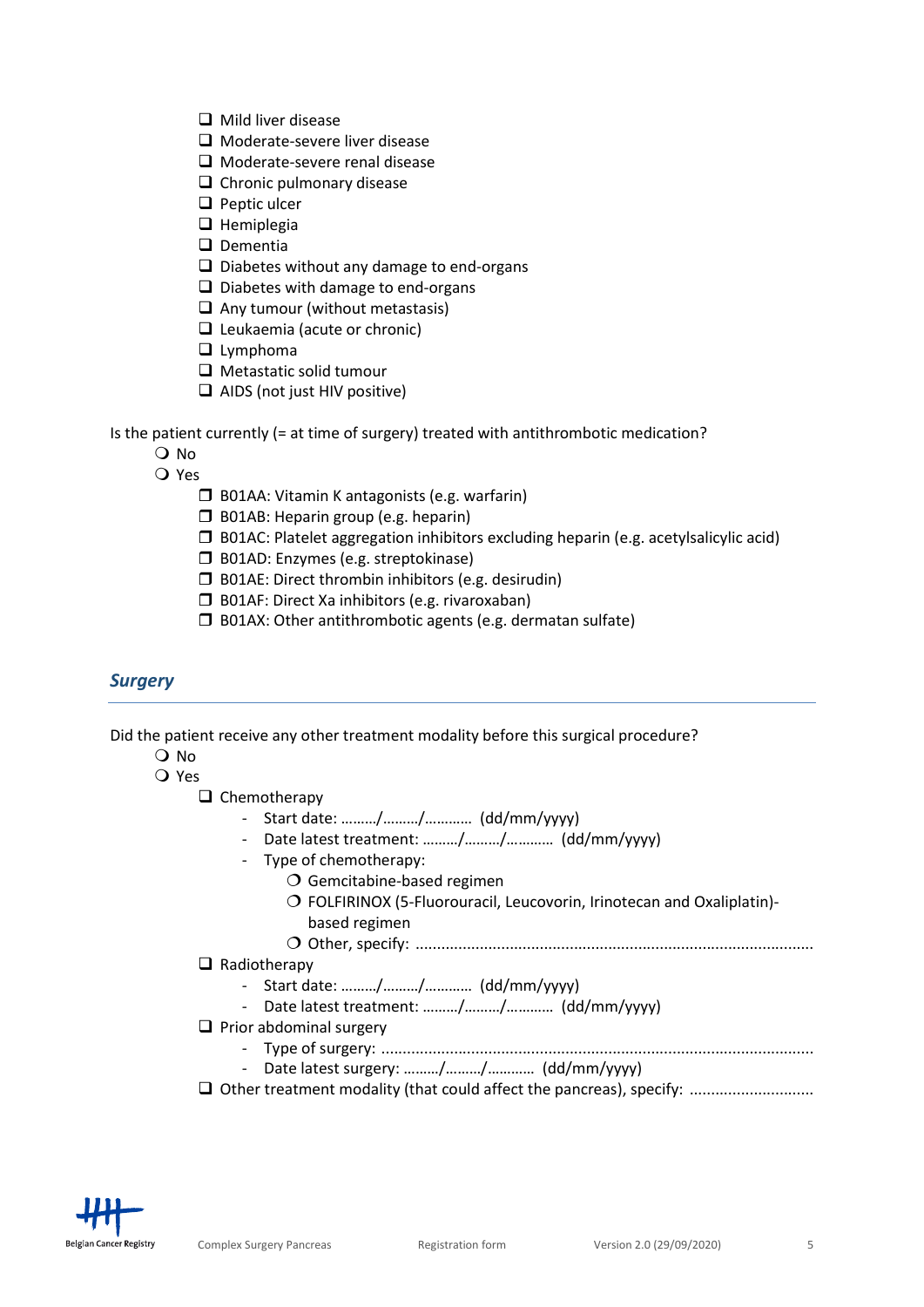Date of surgery: ………/………/………… (dd/mm/yyyy)

Type of surgery:

- $\bigcirc$  Minimally invasive surgery (MIS)
	- $\bigcirc$  Total laparoscopic
	- $\bigcirc$  Total robotic
	- $O$  Hybrid (laparoscopic + robotic)

O Open

- Q Conversion from MIS to open surgery
	- Reason for conversion: ....................................................................................................

### Nomenclature code:

242830-242841: Pancreaticoduodenectomy

- O Pancreaticoduodenectomy
- O Total pancreatectomy
	- Localisation lesion:
		- $\Omega$  Pancreatic head / peri-ampullary region
		- O Pancreatic body or tail
- 242852-242863: Hemipancreatectomy left with jejunal anastomosis of the resection plane of the pancreas, or almost total pancreatectomy (95 pct)
- 242874-242885: Hemipancreatectomy left
- 242896-242900: Enucleation of a pancreatic tumour
	- Localisation tumour:
		- $\bigcirc$  Pancreatic head / peri-ampullary region
		- $\bigcirc$  Pancreatic body or tail

#### Simultaneous vascular resection?

- O No
- O Yes
	- $\square$  Superior mesenteric vein/portal vein (SMV/PV) resection

## Type of SMV/PV reconstruction:

- $\bigcirc$  with primary wedge-reconstruction
- with primary end-to-end reconstruction
- $\Omega$  with vascular autograft interposition
- $\Omega$  with vascular allograft interposition
- with synthetic/prosthetic interposition
- O with peritoneal patch wedge-reconstruction
- without reconstruction
- $\Box$  Arterial resection
	- Type of arterial resection:
		- O Hepatic artery
		- O Coeliac trunk
		- O Superior mesenteric artery (SMA)
	- Type of arterial reconstruction:
		- $\bigcirc$  with primary wedge-reconstruction
		- with primary end-to-end reconstruction
		- $\Omega$  with vascular autograft interposition
		- $\Omega$  with vascular allograft interposition
		- $\Omega$  with synthetic/prosthetic interposition
		- without reconstruction

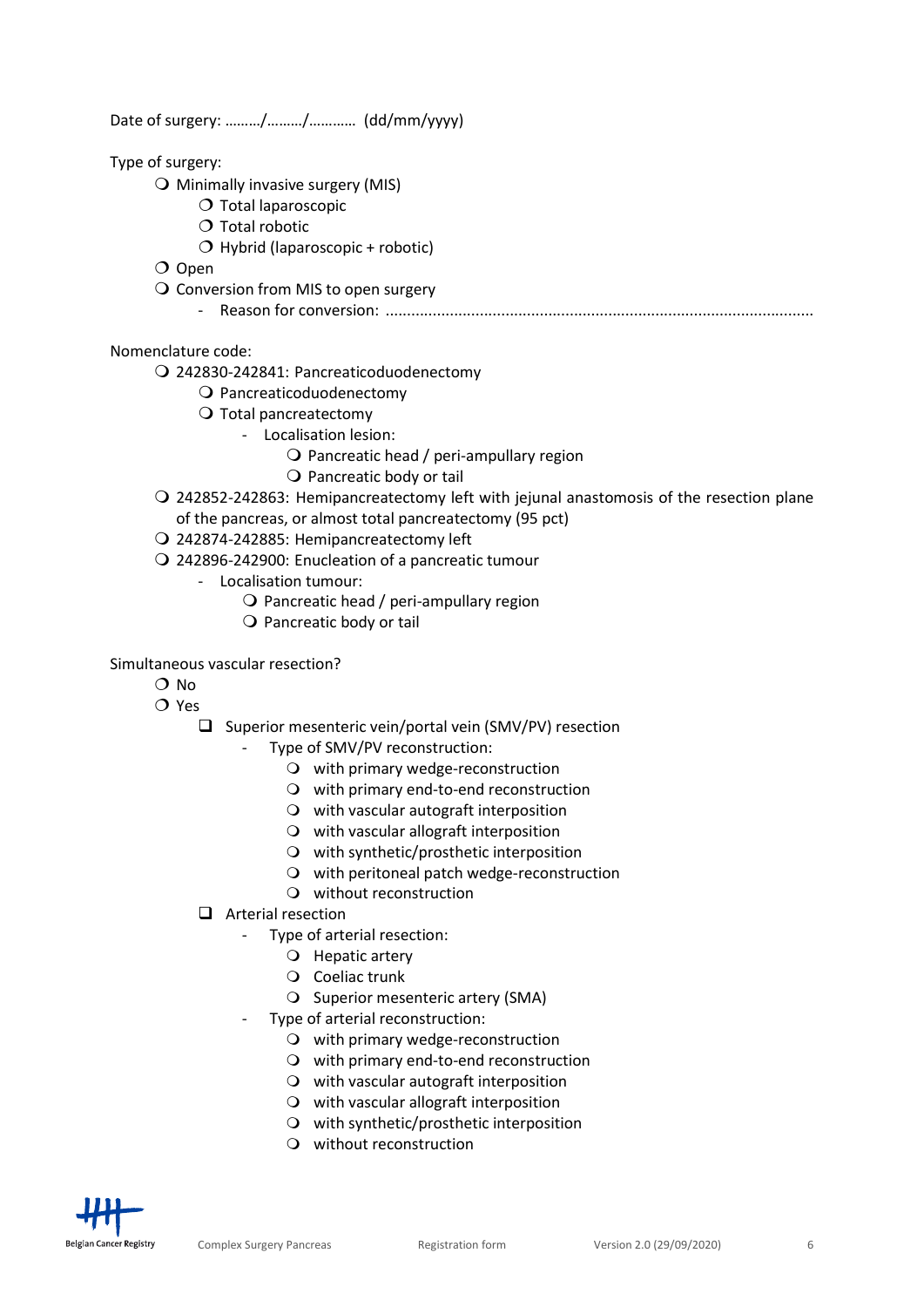Simultaneous other organ resection?

- O No
- Yes
	- $\Box$  Colon
	- $\Box$  Stomach
	- $\square$  Sur-renal gland
	- $\Box$  Spleen
	- Other, specify: ..................................................................................................................

\* Only to be filled out for a malignant tumour:

- Residual disease resection margins:
	- R0: tumour-free resection margin > 1 mm
	- R1 indirect: tumour-free resection margin < 1 mm
	- R1 direct: tumour involvement of the resection margin
	- R2: macroscopic tumour transection

### Lymphadenectomy:

- $\Omega$  No
- Yes
	- Region:
		- **Q** Peri-tumoural
		- $\Box$  Coeliac trunk
		- $\square$  SMA origin (superior mesenteric artery)
		- **Q** Para-aortic
	- Number of lymph nodes retrieved: .................................................................................
	- Number of lymph nodes with tumoural involvement: ....................................................

# Post-surgery

Postoperative complications (90 days post-op, in-hospital complications):

- $\Omega$  No
- Yes
	- Type of postoperative complication(s):
		- $\Box$  Clinically relevant pancreatic fistula [cf. Bassi et al. (ISGPS), Surgery, 2017]
			- O ISGPS grade B
			- O ISGPS grade C
			- □ Haemorrhage [cf. Wente et al. (ISGPS), Surgery, 2007]
				- O ISGPS grade A
				- O ISGPS grade B
				- O ISGPS grade C
		- Delayed gastric emptying [cf. Wente et al. (ISGPS), Surgery, 2007]
			- Q ISGPS grade A
			- O ISGPS grade B
			- O ISGPS grade C
		- □ Bile leakage [cf. Koch et al. (ISGLS), Surgery, 2011]
			- O ISGLS grade A
			- O ISGLS grade B
			- O ISGLS grade C
		- $\Box$  Intra-abdominal abscess



Other, specify: ........................................................................................................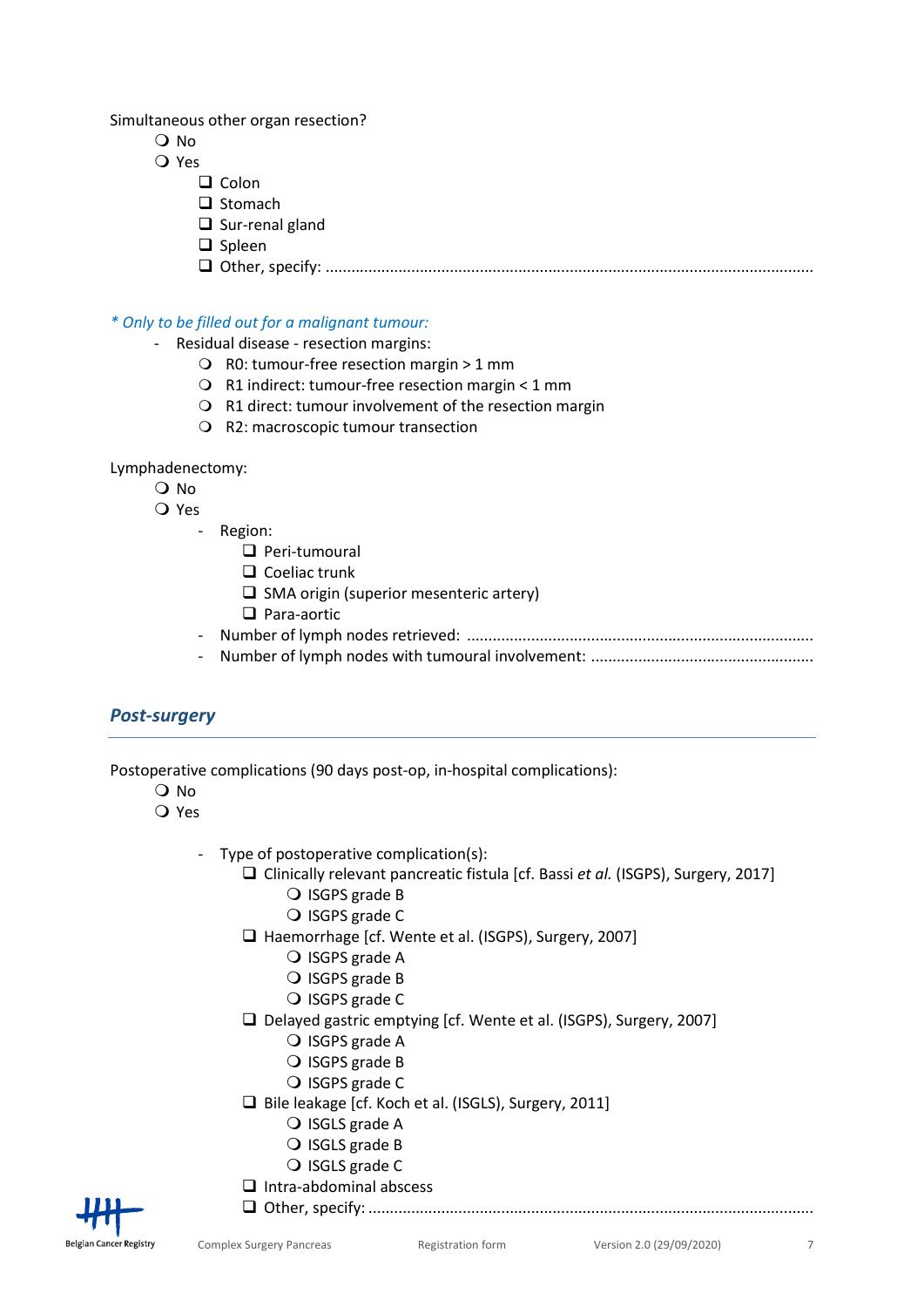- General Clavien-Dindo classification (90 days post-op, in-hospital complications): (https://www.baus.org.uk/patients/surgical\_outcomes/grading\_of\_surgical\_complications.aspx)
	- O TOSGS grade 1
	- O TOSGS grade 2
	- O TOSGS grade 3a
	- O TOSGS grade 3b
	- O TOSGS grade 4a
	- O TOSGS grade 4b
	- O TOSGS grade 5

Re-operation necessary?

O No Yes - Type of surgery: ...............................................................................................................

Please upload the following reports without patient identification variables:

Was the patient discharged after surgery during the 90-day post-op period?

- O No
- Yes
	- Discharge date after surgery: ........./........./........... (dd/mm/yyyy)
	- Destination?
		- Q Home
		- $\Omega$  Rehabilitation centre
		- $\bigcirc$  Nursing home
		- O Transfer to another hospital
			- Name: ..........................................................................................................
				- Because of complications?
					- O No
					- Yes
	- Re-admission within 30 days after discharge (from the centre that performed the surgery):
		- O No
		- O Unknown
		- $\overline{O}$  Yes, in the hospital where the surgery was performed
			- Reason for re-admission: ............................................................................
		- O Yes, in another hospital
			- Reason for re-admission: ............................................................................

Did the patient die during the 90-day post-op period?

- O No
- O Yes
	- In-hospital?
		- O No
		- O Yes
	- Date of death: ………/………/………… (dd/mm/yyyy)
	- Cause of death: ................................................................................................................

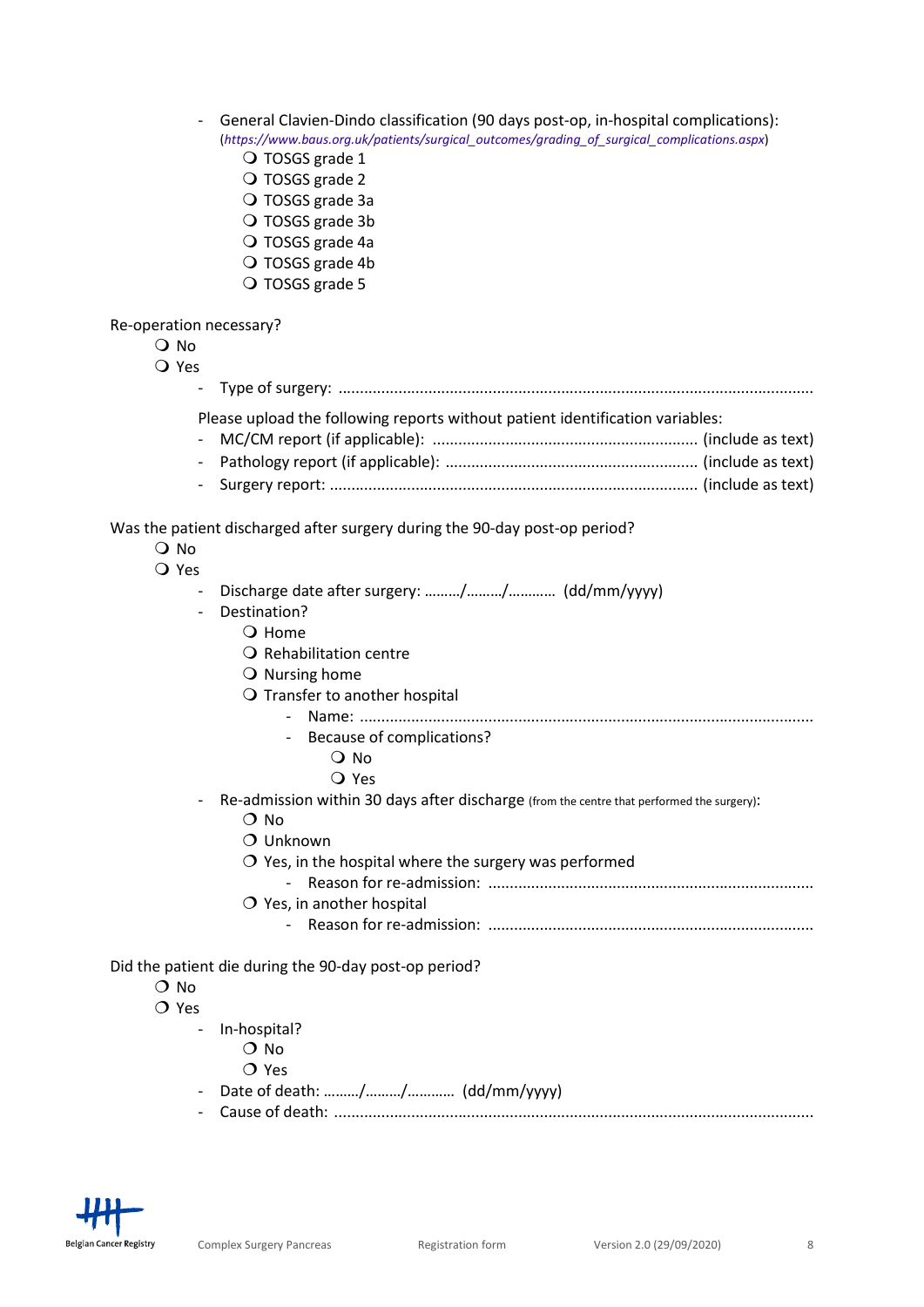\* Only to be filled out for a malignant tumour:

- Was there adjuvant therapy after surgery?
	- O No
	- Q Yes
		- $\overline{O}$  Systemic therapy
		- $\bigcirc$  Radiotherapy
		- $\overline{O}$  Combined therapy (systemic + radiotherapy)

Was the patient included in a clinical trial for (neo)adjuvant therapy or surgery?

- O No
- Unknown
- Yes

- EudraCT number: ……………………………………… or NCT number: ………………………………………

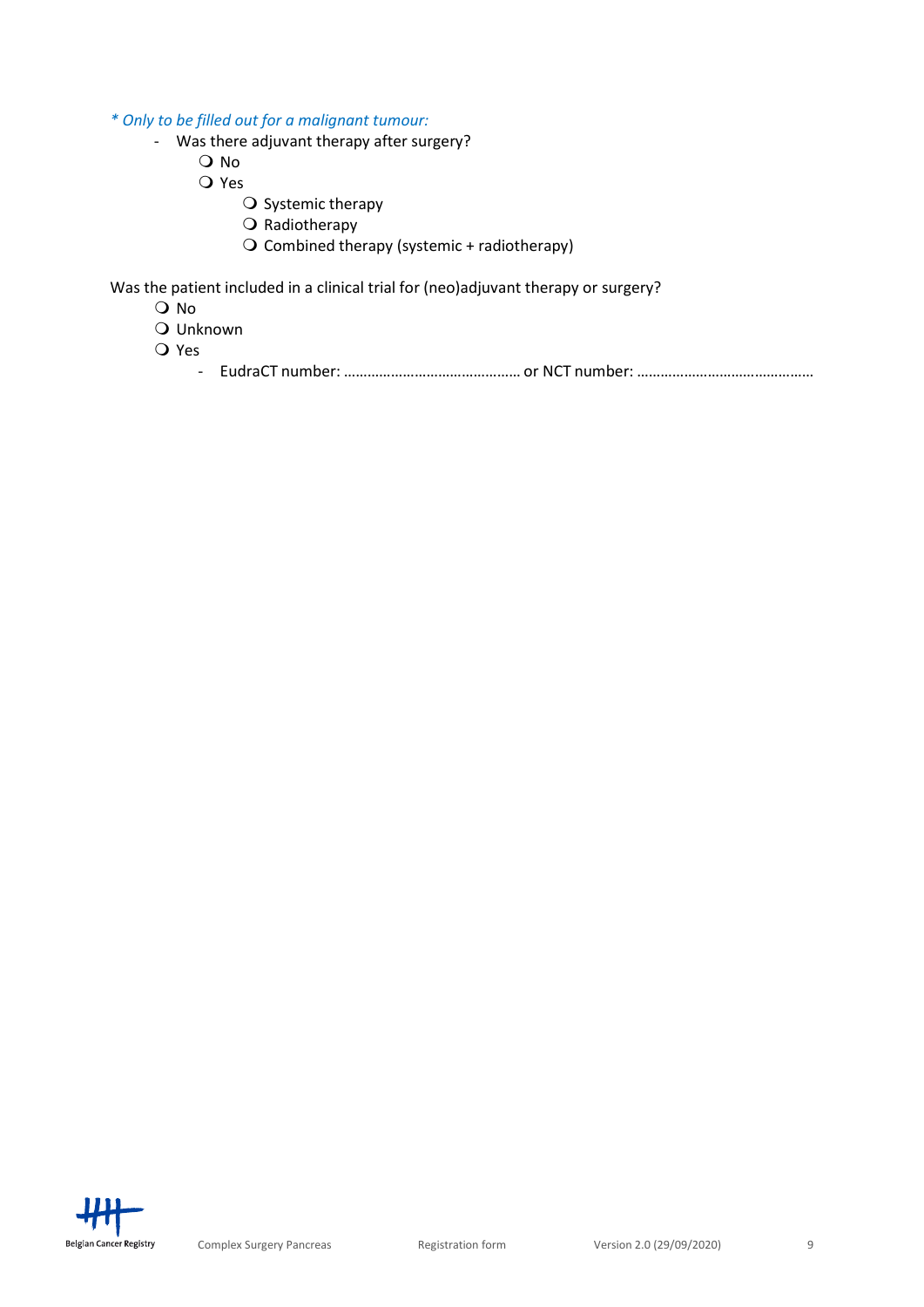# Registration form - version overview

| <b>Version</b> | <b>Changes</b>                                                                                                                                                                                                                                                                                                                                                                                                                                                                                                                                                                                                                                                                                                                                                                                                                                                                                                                                                                                                                                                                                                                                                                                                                                                                                                                                                                    |
|----------------|-----------------------------------------------------------------------------------------------------------------------------------------------------------------------------------------------------------------------------------------------------------------------------------------------------------------------------------------------------------------------------------------------------------------------------------------------------------------------------------------------------------------------------------------------------------------------------------------------------------------------------------------------------------------------------------------------------------------------------------------------------------------------------------------------------------------------------------------------------------------------------------------------------------------------------------------------------------------------------------------------------------------------------------------------------------------------------------------------------------------------------------------------------------------------------------------------------------------------------------------------------------------------------------------------------------------------------------------------------------------------------------|
| v1.0           | Original document (28/06/2019)                                                                                                                                                                                                                                                                                                                                                                                                                                                                                                                                                                                                                                                                                                                                                                                                                                                                                                                                                                                                                                                                                                                                                                                                                                                                                                                                                    |
| v1.1           | The variable 'Nomenclature code' changed from multi- to single-select variable<br>The variable 'Re-admission within 30 days after discharge' was moved under<br>the variable 'Was the patient discharged after surgery during the 90-day post-<br>op period' - option 'Yes', so that it should only be answered when the patient<br>was discharged                                                                                                                                                                                                                                                                                                                                                                                                                                                                                                                                                                                                                                                                                                                                                                                                                                                                                                                                                                                                                                |
| v1.2           | The symbols related to the variable 'Indication' in case surgery is performed,<br>were altered to * for malignant tumoural indications<br>The answer option 'EUS (endoscopic ultrasound)' was expanded to 'EUS<br>(endoscopic ultrasound)/endoscopy' for the variables 'Type of FIRST diagnostic<br>method' and 'Method to obtain first tissue sample for histopathological<br>evaluation'<br>The variable 'Was the patient hospitalized at the referring hospital' was further<br>clarified by adding: (before referral) to the question<br>The variable 'Comorbidity (prior to surgery) - Charlson Modified Index' was<br>further clarified by adding: 'not the current surgery indication!'<br>The MC/CM report (if applicable), pathology report (if applicable) and surgery<br>report are requested when re-operation was necessary<br>The variable 'Re-admission within 30 days after discharge' was further clarified<br>by adding: 'from the centre that performed the surgery'<br>The variable 'Was there adjuvant therapy after surgery?' and the variable to<br>specify the adjuvant therapy were moved further down the document                                                                                                                                                                                                                                      |
| v1.3           | For the nomenclature code '242830-242841: Pancreaticoduodenectomy', the<br>$\blacksquare$<br>answering option 'Whipple' has been changed to 'Pancreaticoduodenectomy'<br>For the nomenclature code '242830-242841: Pancreaticoduodenectomy' and<br>'242896-242900: Enucleation of a pancreatic tumour', the answering option<br>'Pancreatic tail' has been changed to 'Pancreatic body or tail'<br>The option 'without reconstruction' has been added in case of a SMV/PV<br>resection<br>A question has been added regarding the type of reconstruction in case of an<br>arterial resection<br>The definitions corresponding to RO and R1 resection margins have been<br>changed:<br>From 'RO: no residual disease' to 'RO: tumour-free resection margin<br>$>1$ mm'<br>$\circ$ From 'R1 indirect: R0 with magnitude of resection margin < 1 mm' to<br>'R1 indirect: tumour-free resection margin < 1 mm'<br>o From 'R1 direct: microscopic tumour positive margin' to 'R1 direct:<br>tumour involvement of the resection margin'<br>The question on lymph node retrieval has been changed from 'number of loco-<br>regional lymph nodes retrieved' to 'number of lymph nodes retrieved'<br>The question on the number of involved lymph nodes has been changed from<br>'number of metastatic loco-regional lymph nodes' to 'number of lymph nodes<br>with tumoural involvement' |
| v2.0           | Added additional question in case of malignant indication (lesion to treat):<br>primary tumour, relapse of primary tumour or metastasis<br>variables<br>from<br>the<br>Added<br>specific<br>MOC/COM<br>registration<br>cancer<br>(bijlage/annexe 55) in case of a malignant indication: incidence date primary<br>tumour/relapse, primary tumour/relapse localization, histological diagnosis<br>primary tumour/relapse, cTNM and pTNM in case of primary tumour or                                                                                                                                                                                                                                                                                                                                                                                                                                                                                                                                                                                                                                                                                                                                                                                                                                                                                                               |